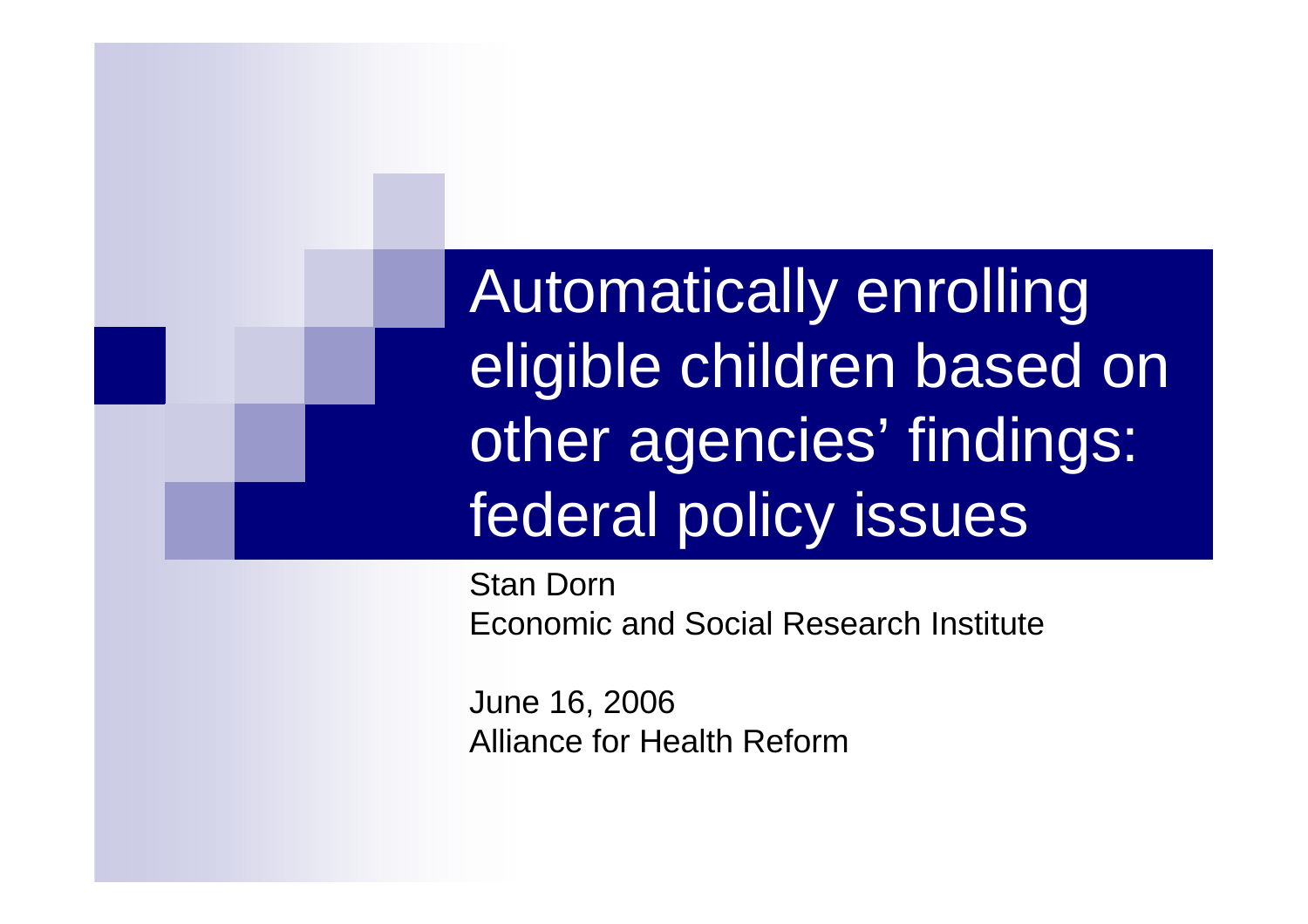## **Overview**

- 1. Which children are uninsured today?
- 2. The potential power of auto-enrollment
- 3. Federal policy issues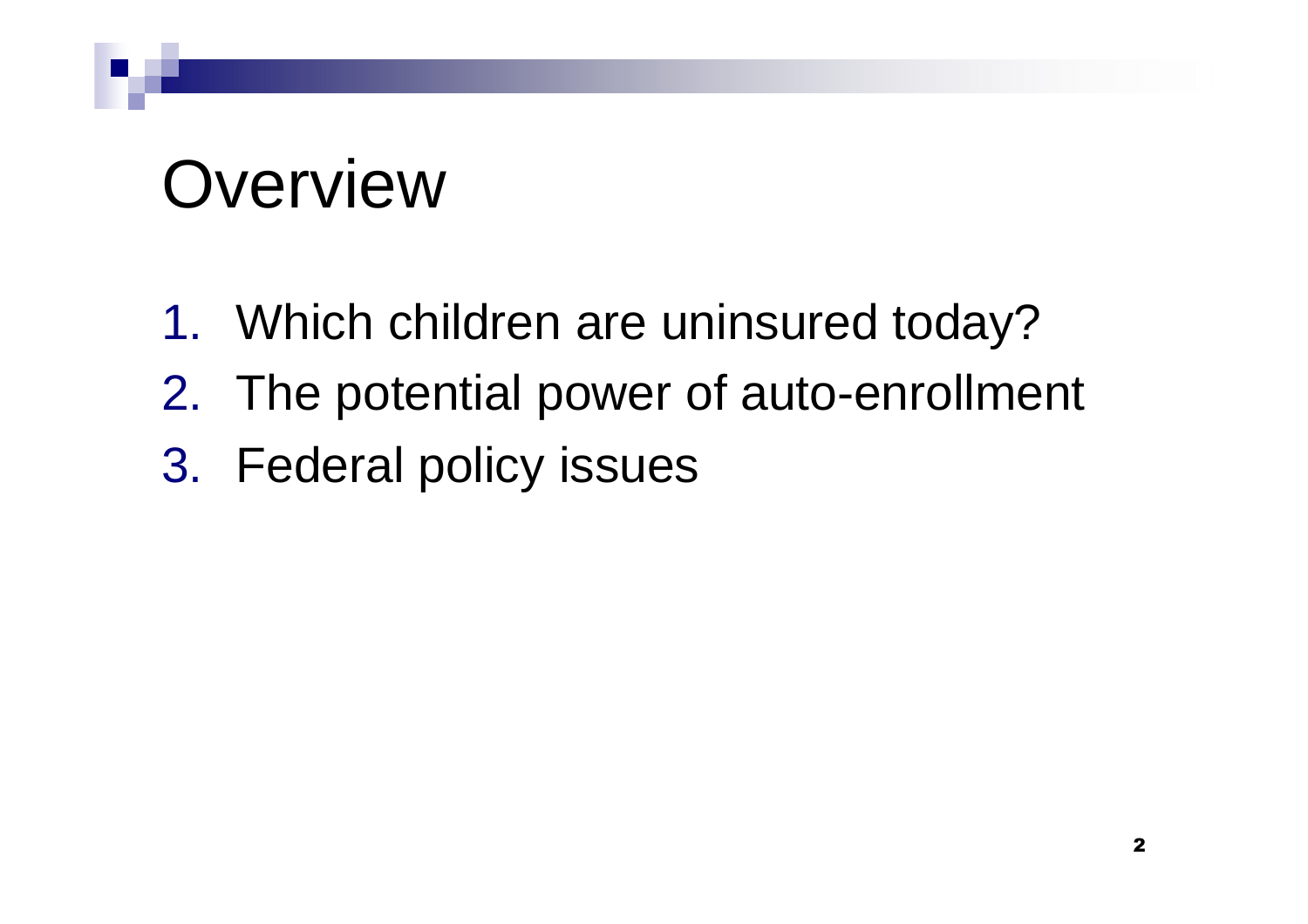## Preliminary comments

- Research supported by The Commonwealth Fund
- Dr. Genevieve Kenney of the Urban Institute collaborated, taking the lead on analyzing 2002 NSAF data
- The report discusses parents as well as children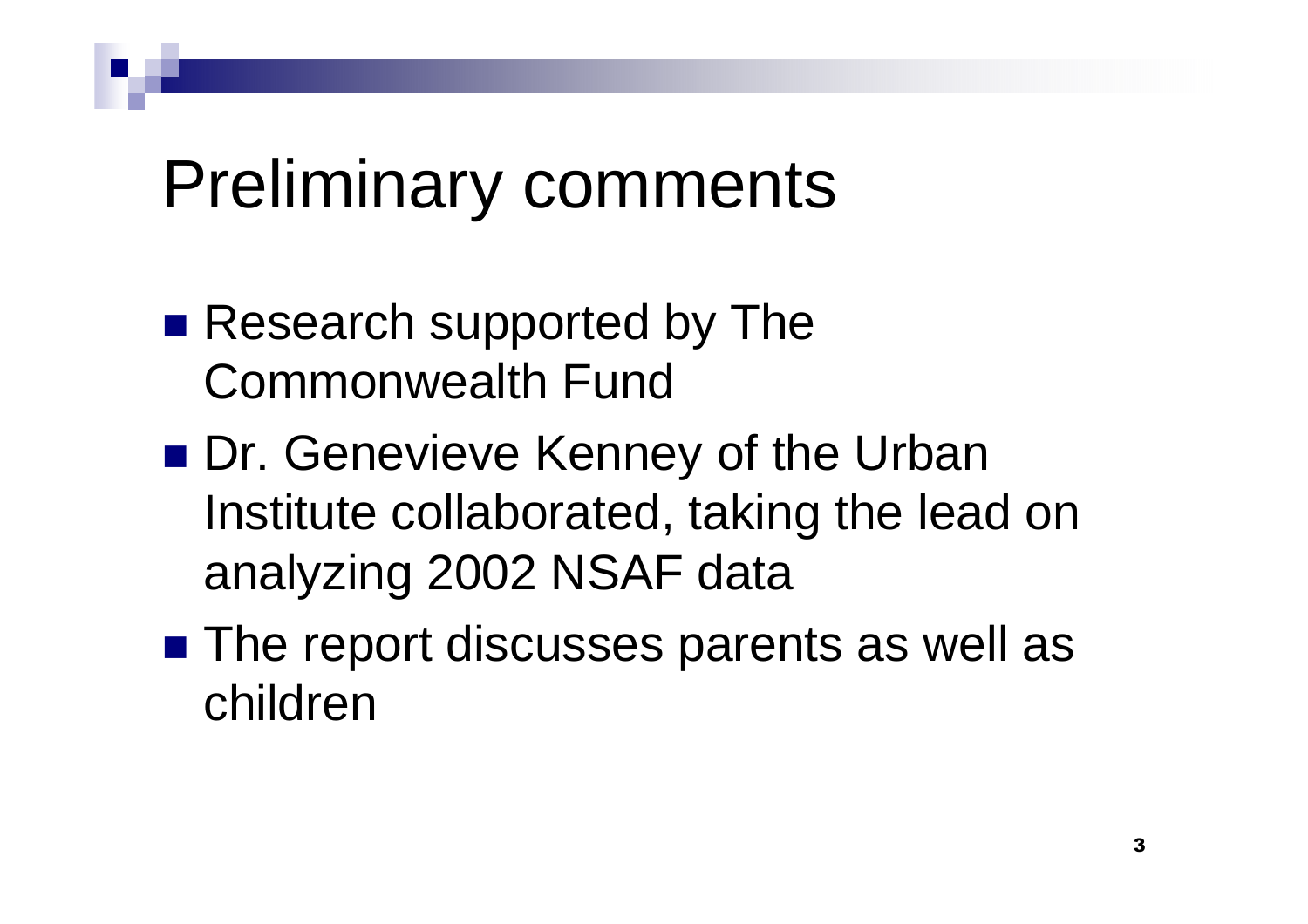# Part I: Which children are uninsured?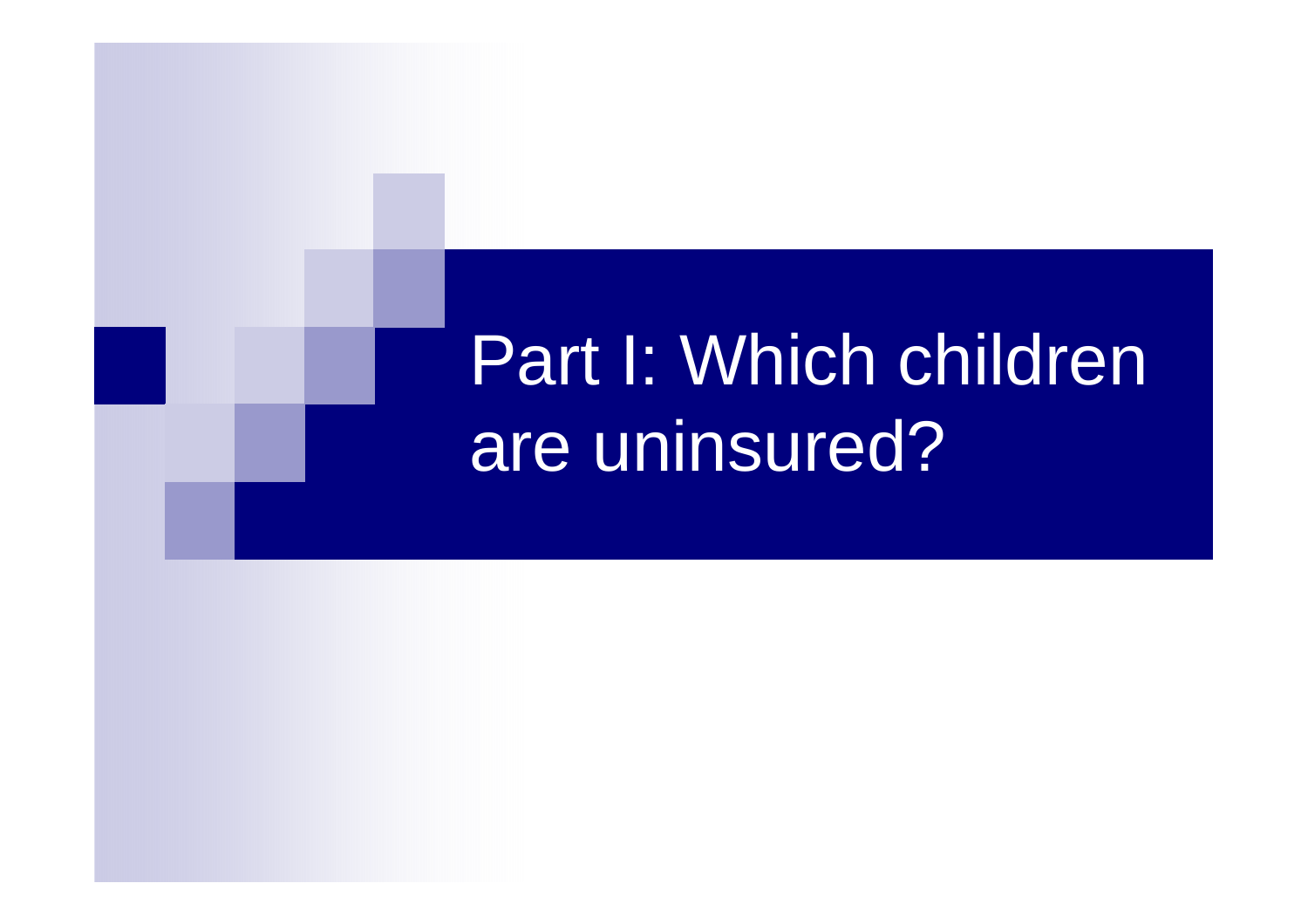#### Following adoption of SCHIP, fewer children were uninsured

#### **Percentage of children without insurance: 1998- 2004**



U.S. Census Bureau, 2005 (March CPS data). Notes: (1) A slightly different methodology was used for 1999 and subsequent years. Using the older methodology, uninsurance reported for 1999 would have been 13.9%. (2) Children are under age 18.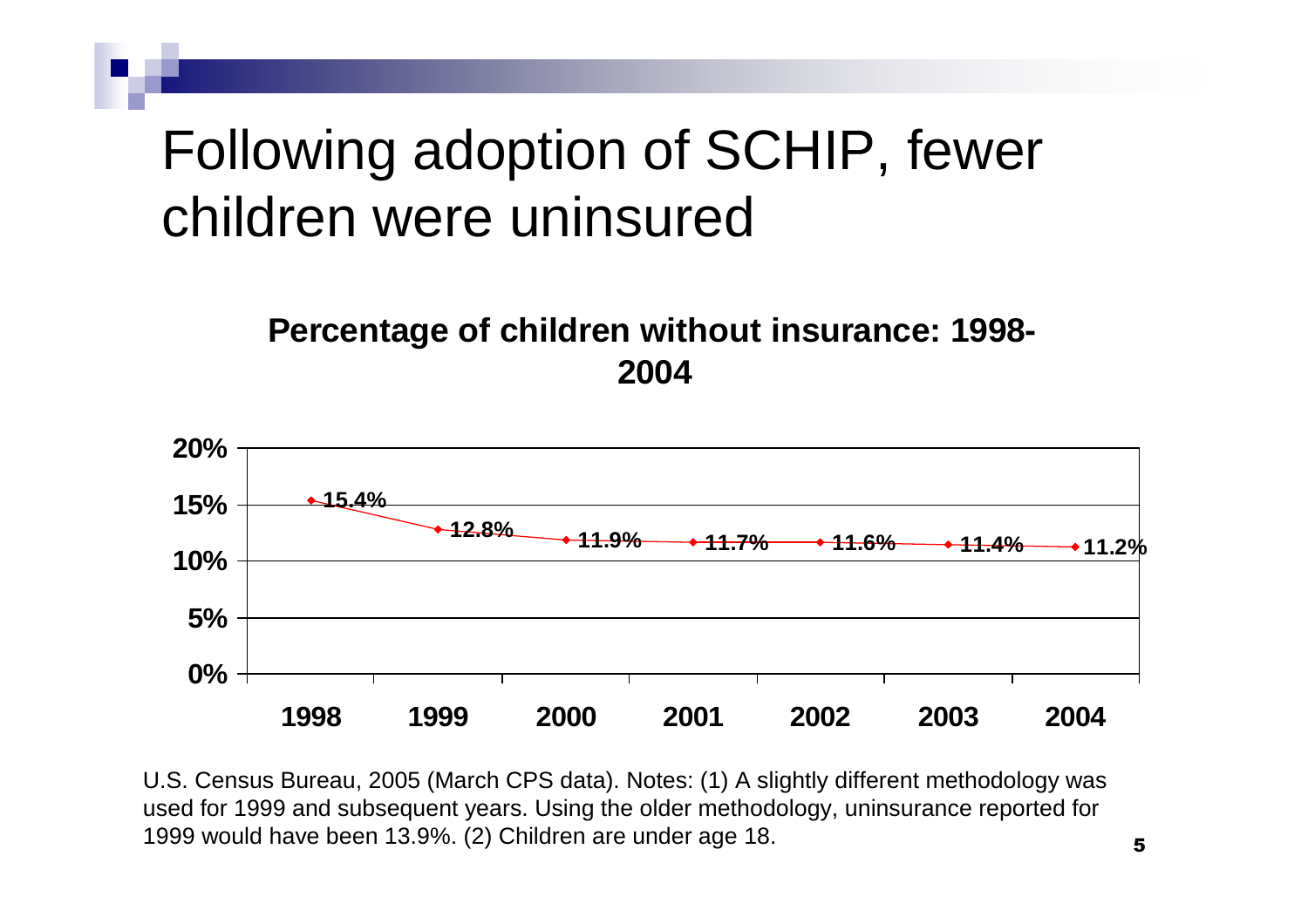#### Following adoption of SCHIP, more eligible children enrolled in health coverage

#### **Percentage of eligible children enrolled in Medicaid and SCHIP**



Source: AHRQ, 2004.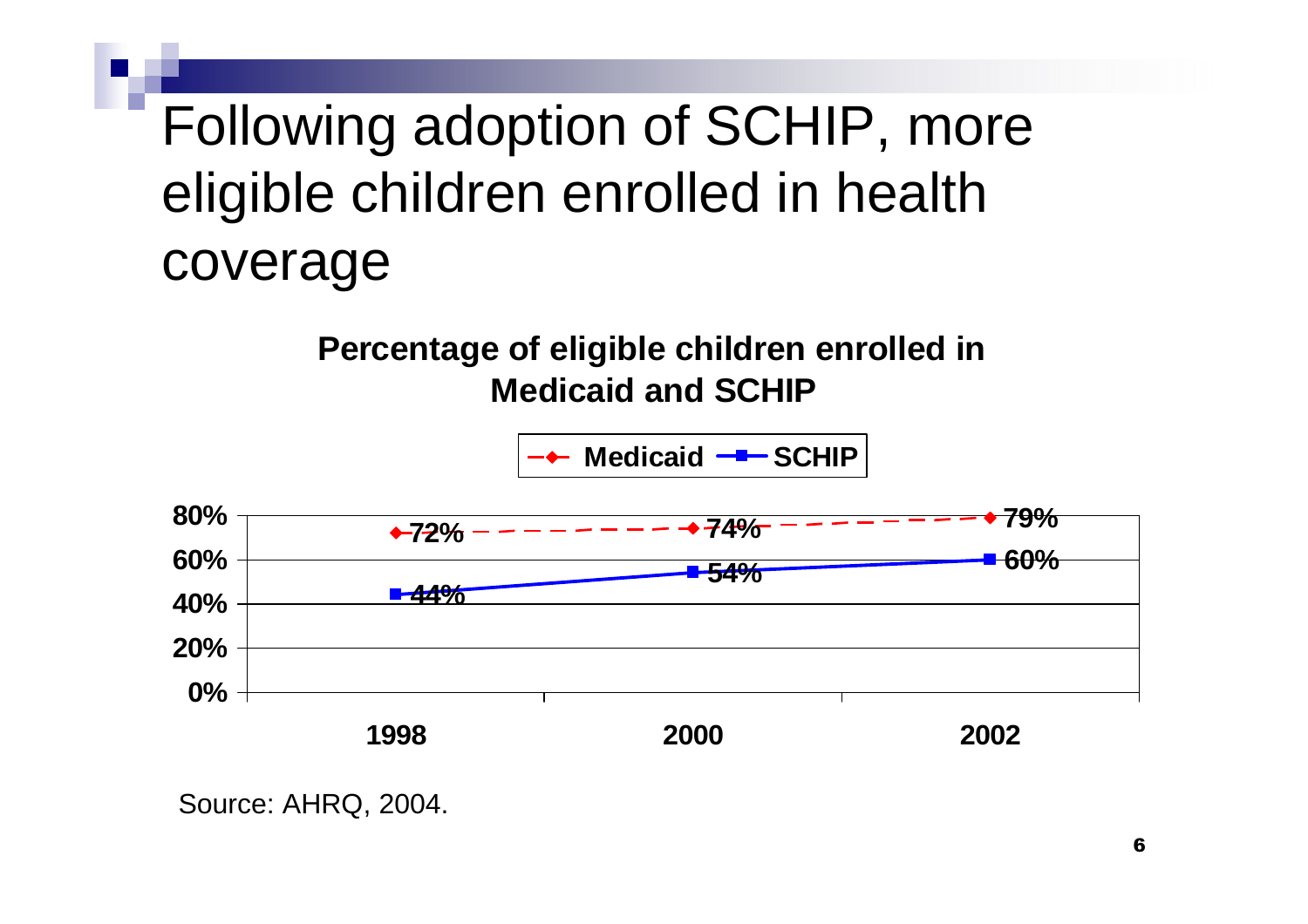Most remaining uninsured children qualify for Medicaid or SCHIP but are not enrolled

#### **Estimates**

- □62% of uninsured children were eligible in 2002 - MEPS
- □ "More than 70%" were eligible in 2004 March CPS (Urban/SHADAC 2005)
- Been true for several years
- **Unclear how much more progress can be** expected from "the usual suspects"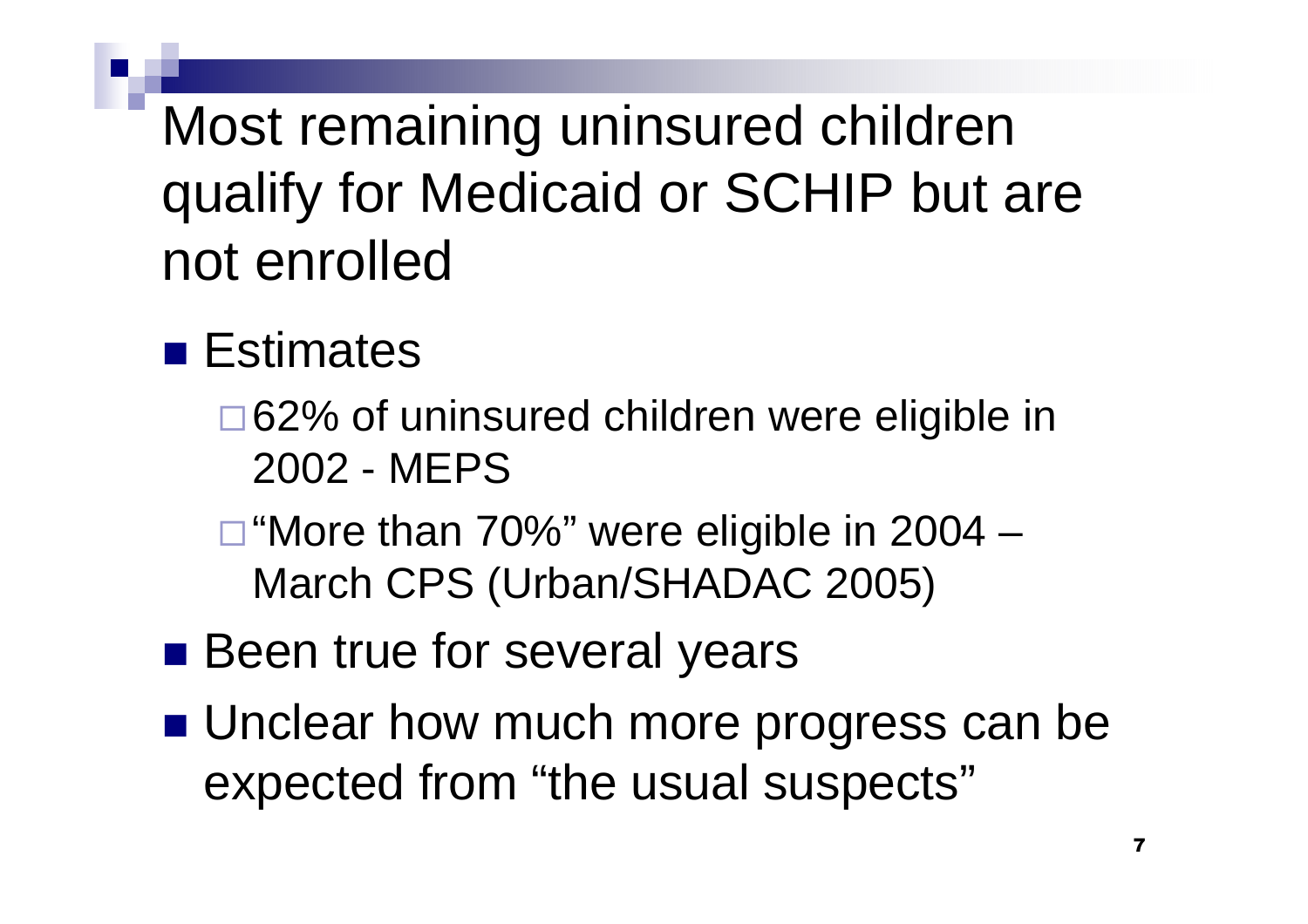#### Major eligibility expansions took place soon after SCHIP adoption

#### **Maximum income eligibility for child health coverage**



Sources: CBPP/KCMU, 2005 and 2002; NGA Center for Best Practices, 1997. Notes: (1) This displays maximum income eligibility levels for older children. In many states, subsidies go to higher income levels for younger than for older children. (2) The District of Columbia is included only for 2002 and 2005.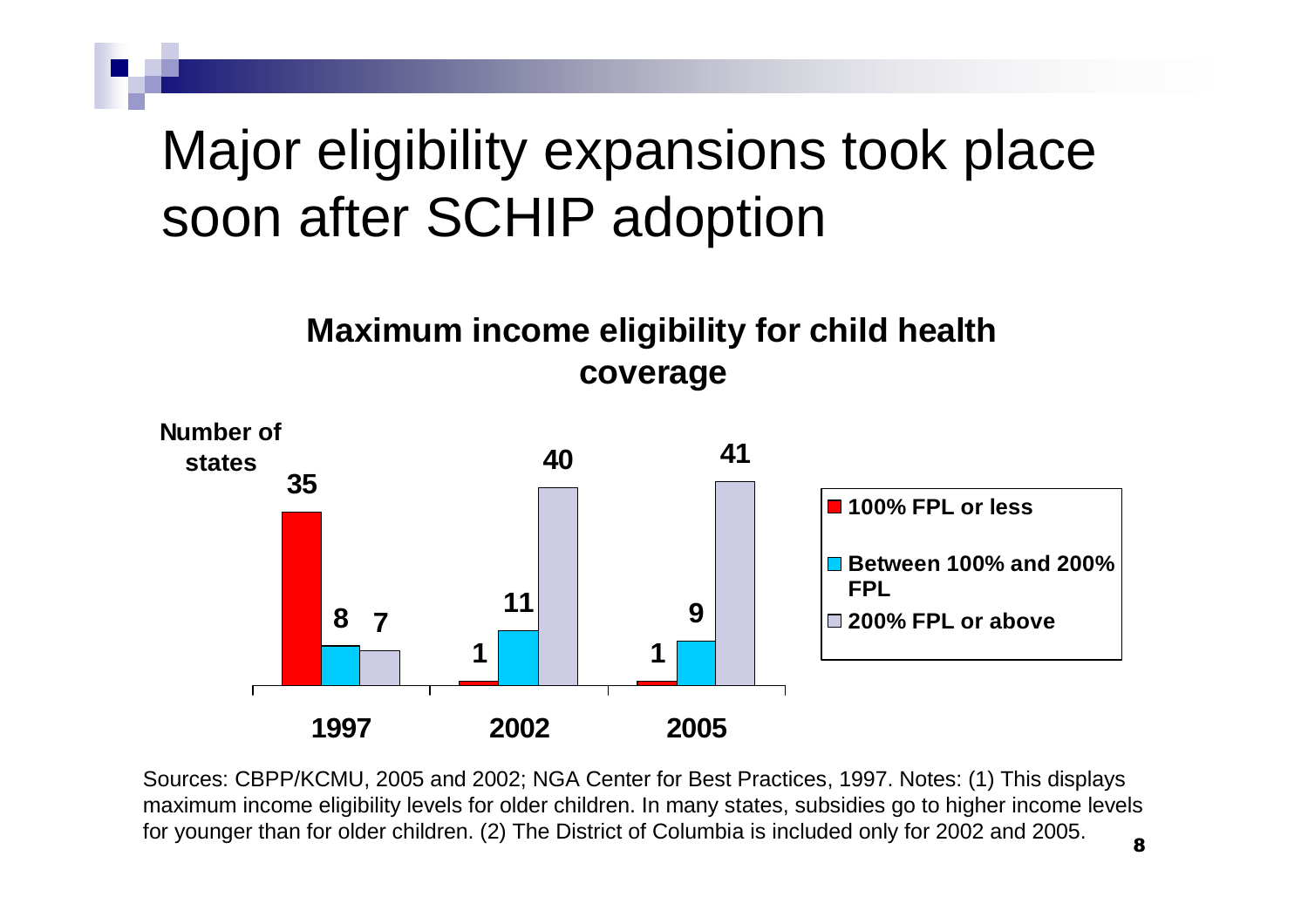#### Many procedural simplifications took place soon after SCHIP adoption

**Number of states implementing various policies**



9 Sources: CBPP/KCMU, 2005 and 2002. Notes: (1) This chart lists the number of states implementing each policy for some (but not necessarily all) children eligible for Medicaid or SCHIP. (2) The District of Columbia is included in these numbers. (3) In 1997, 12-month continuous eligibility and presumptive eligibility had not been established as state options. No data are available about self-declaration of income in 1997.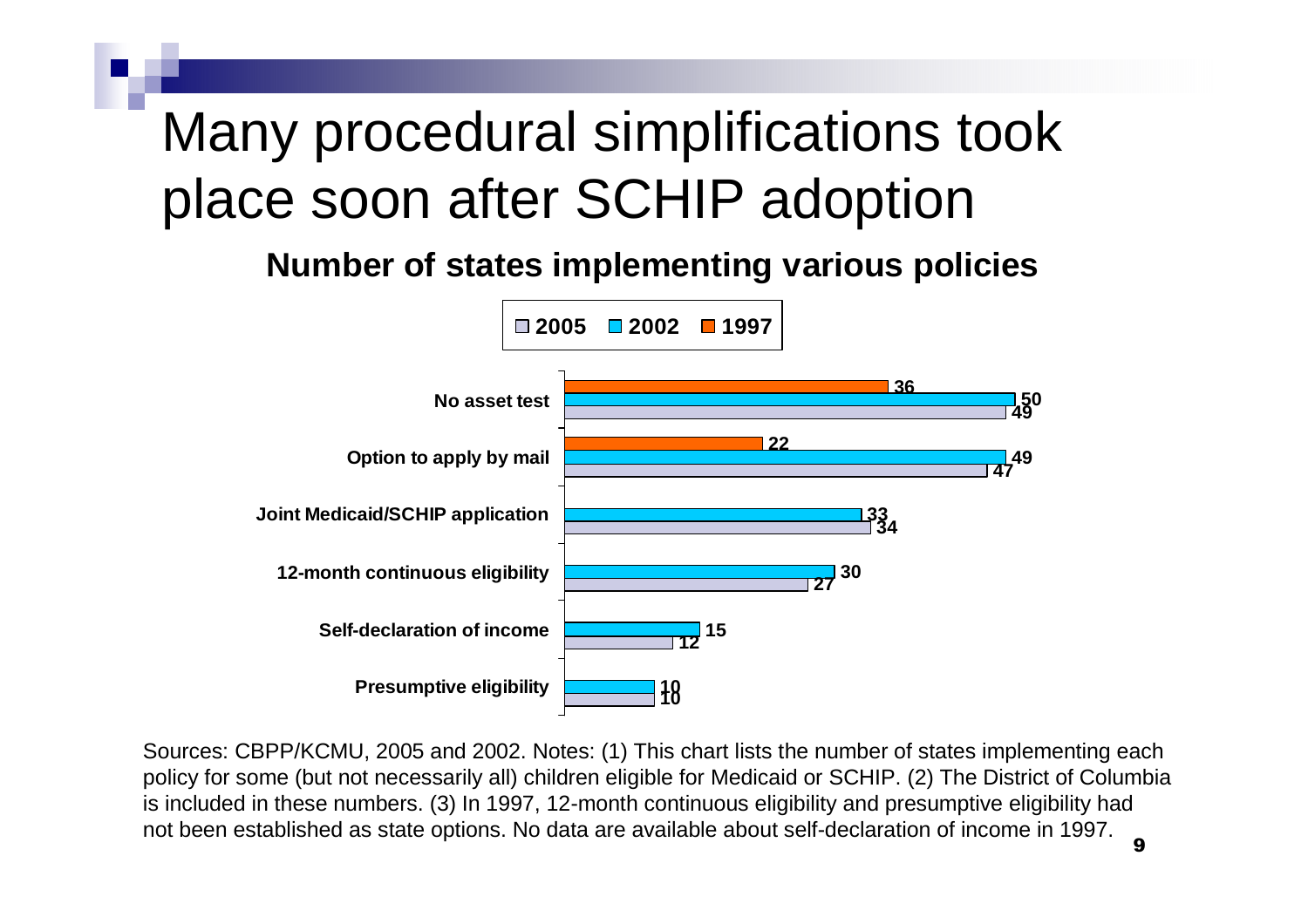#### Other measures largely implemented soon after SCHIP adoption

- **Najor outreach campaigns**
- Simplifying and shortening application forms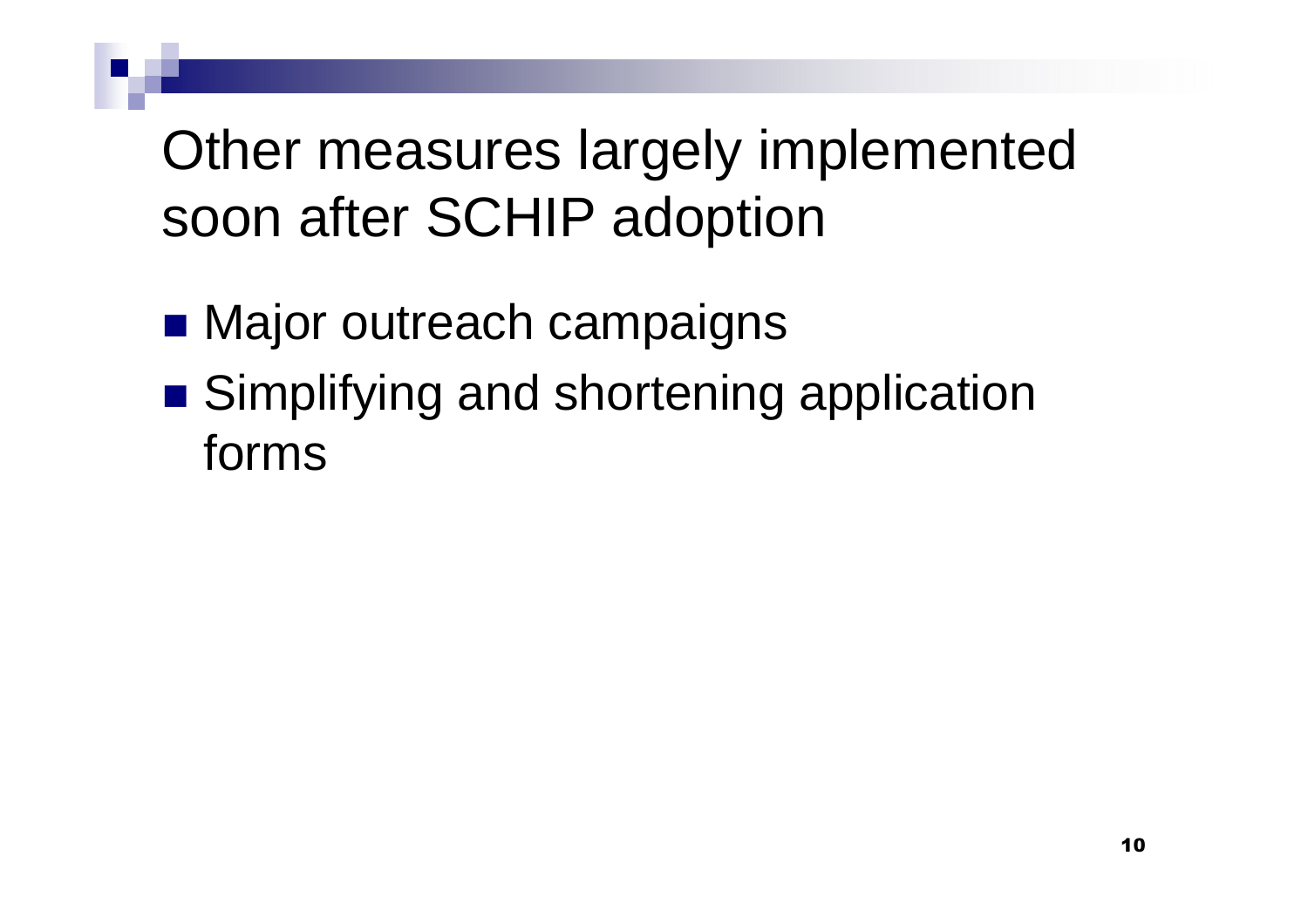# Part II: The power of auto-enrollment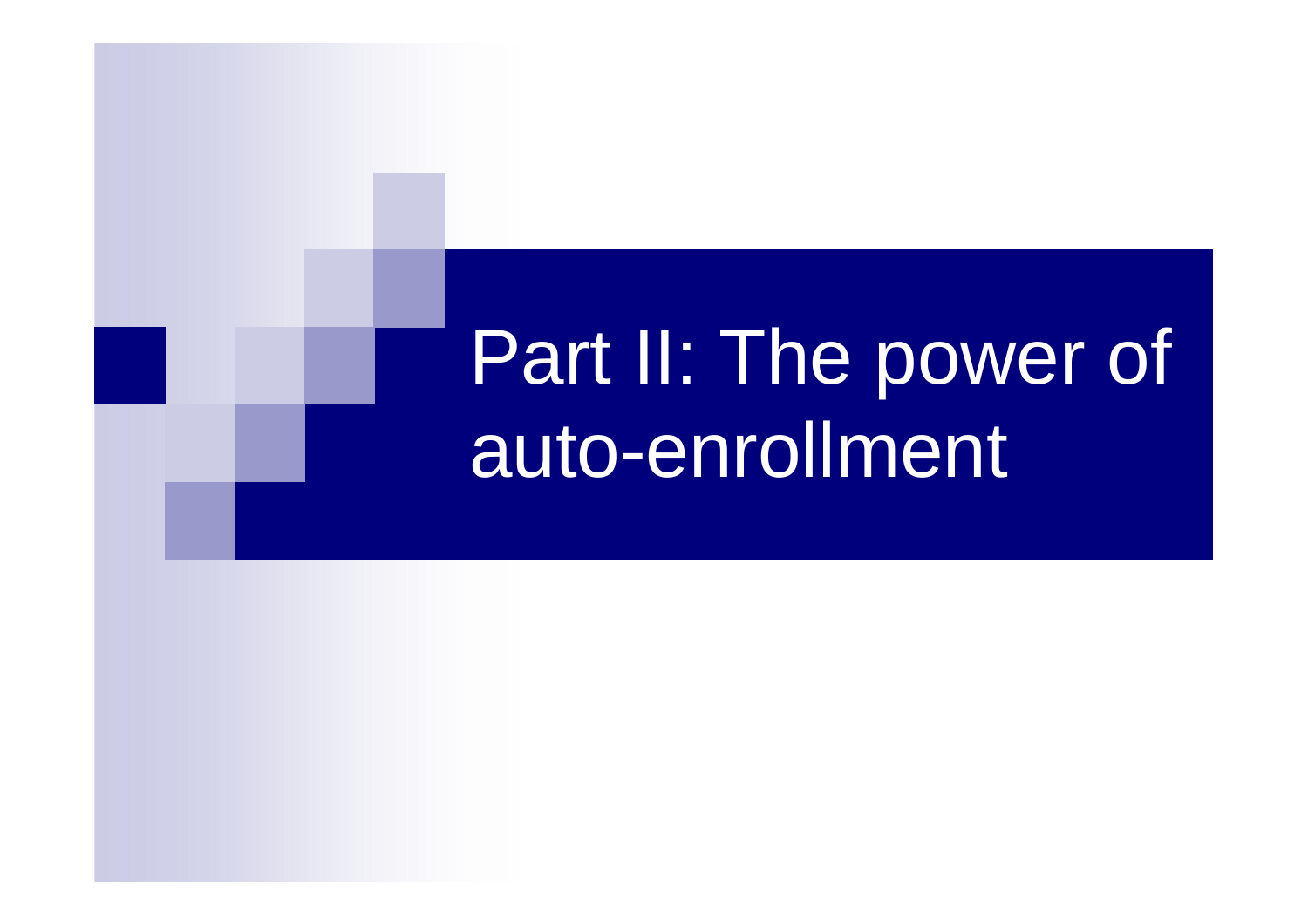### The power of auto-enrollment



Newton's First Law (the law of inertia): An object at rest tends to stay at rest and an object in motion tends to stay in motion.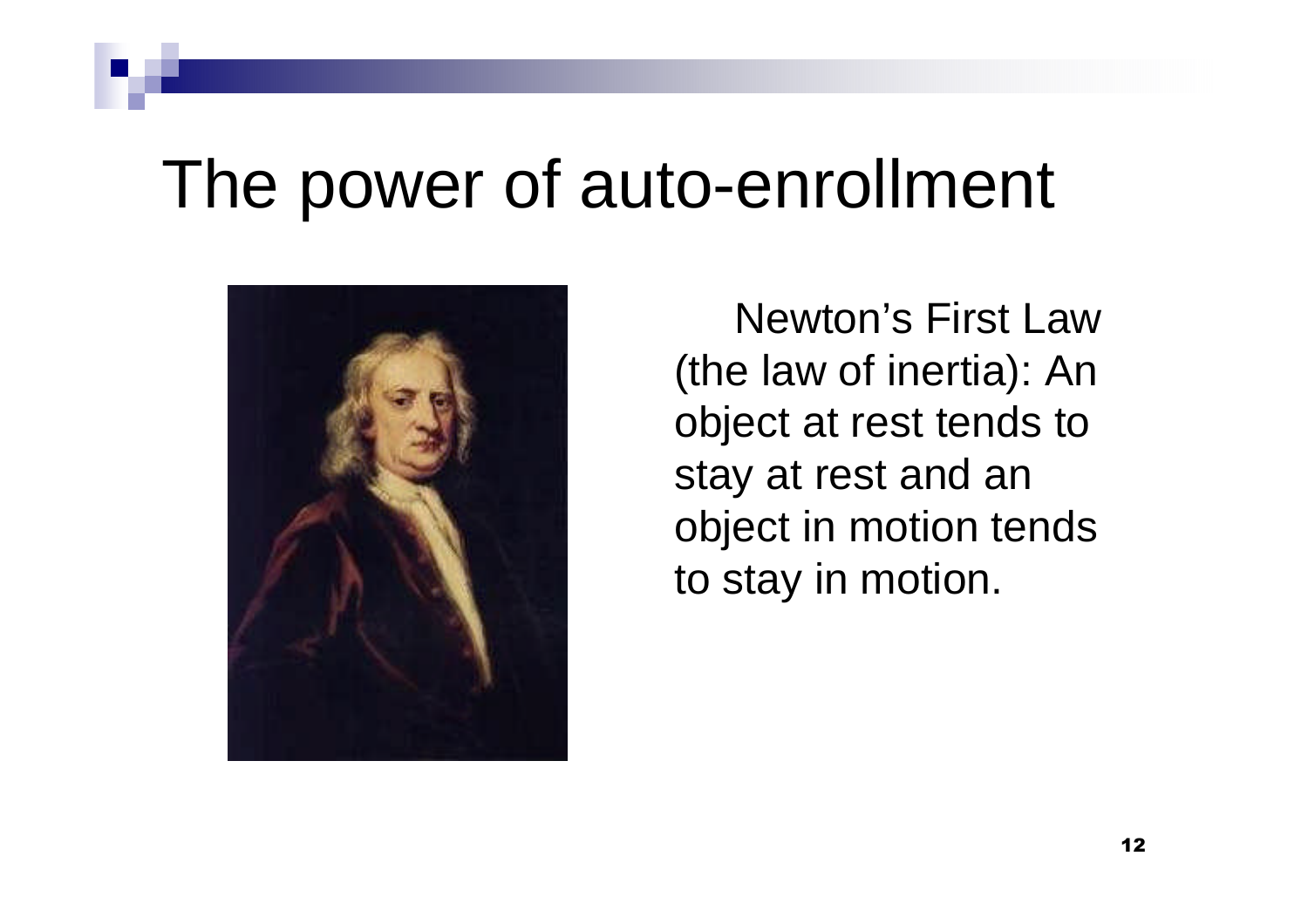## Example 1: Retirement savings



Sources: Etheredge, 2003; EBRI, 2005; Laibson (NBER), 2005.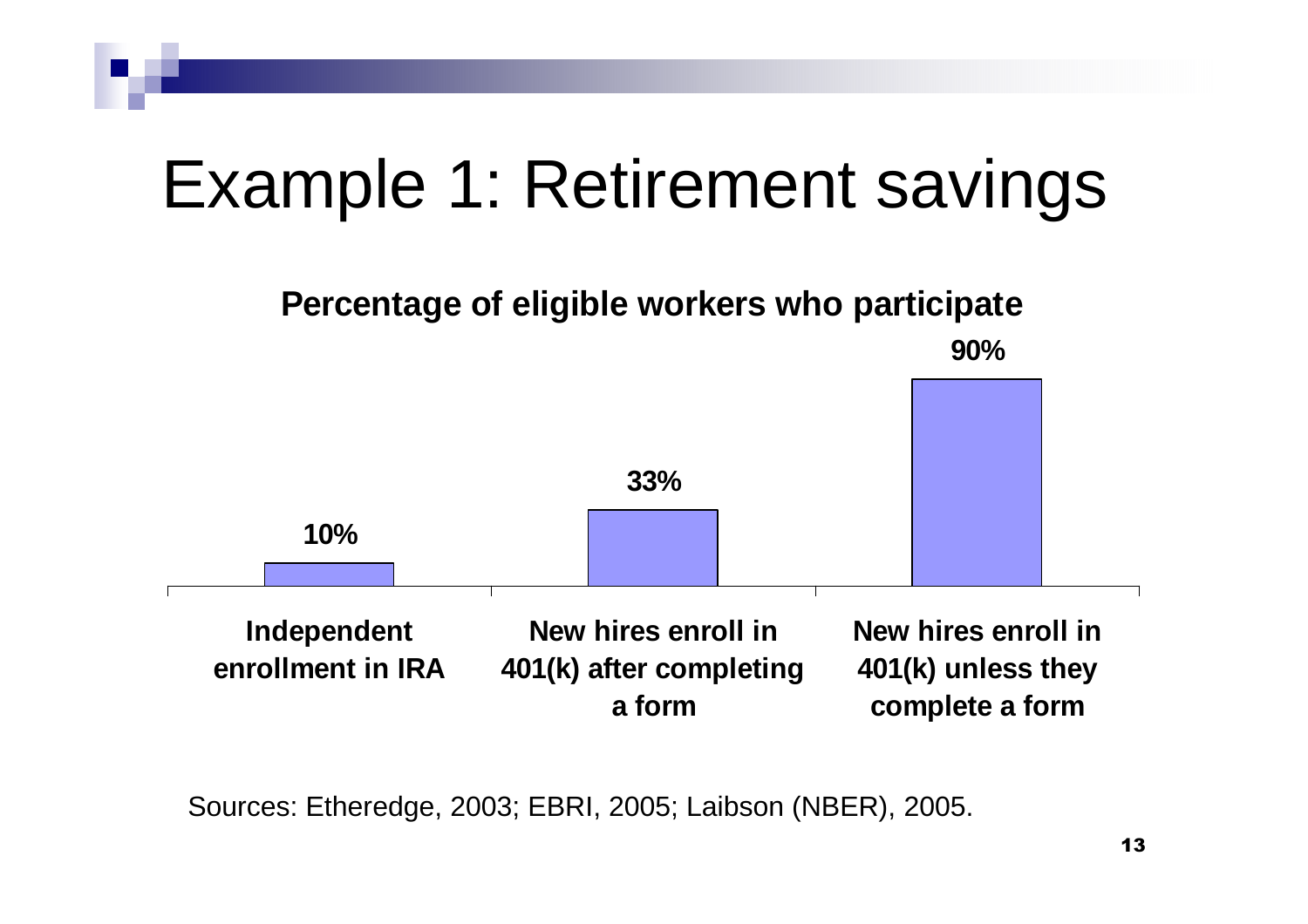

Sources: NASI, 2006; Remler and Glied, 2003.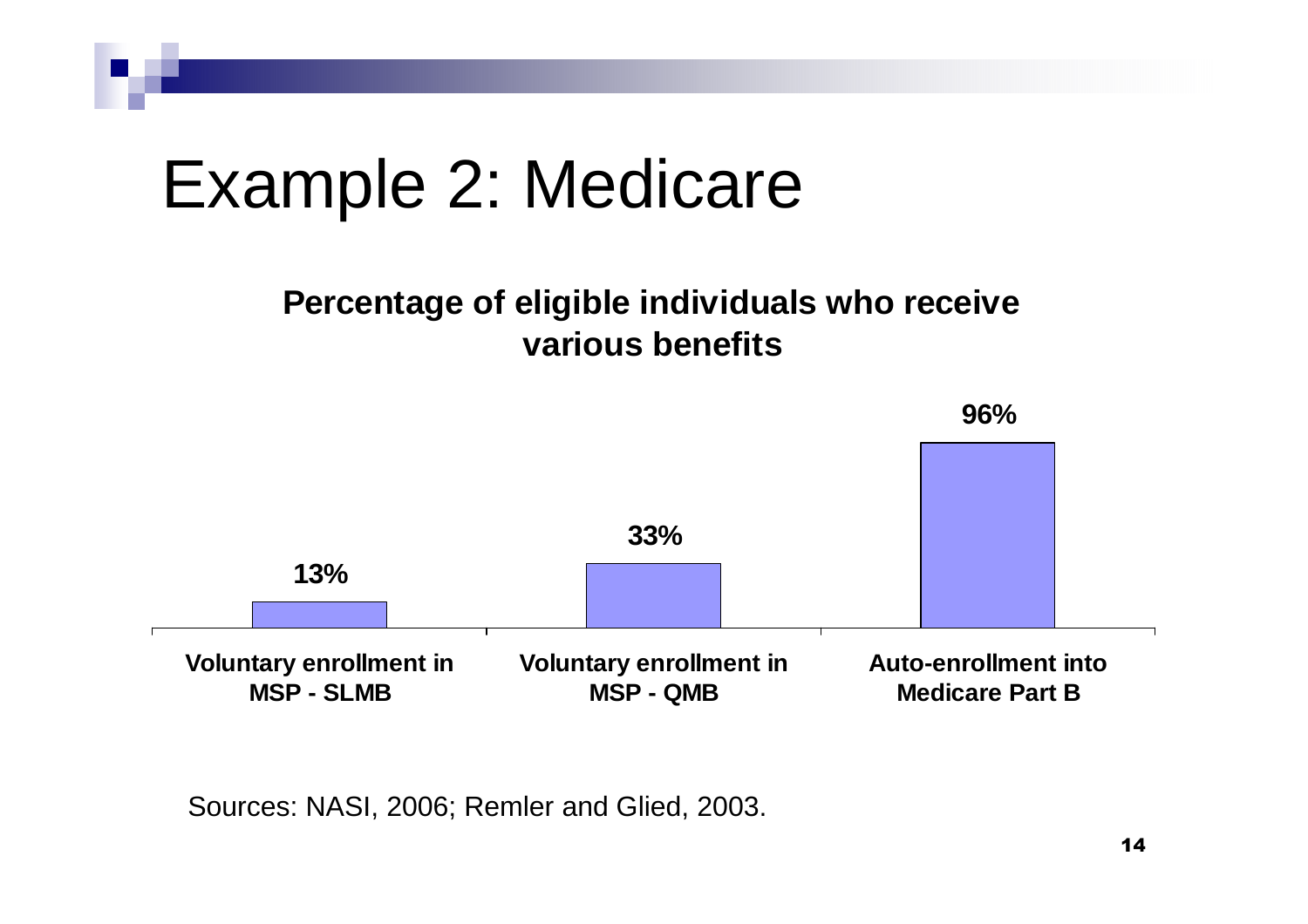## Child health – basic idea

- **Enroll children into Medicaid and SCHIP** based on the findings of other meanstested programs
	- □ Avoid redundant applications
- Cuts red tape and bureaucracy for families
- **Lowers administrative costs**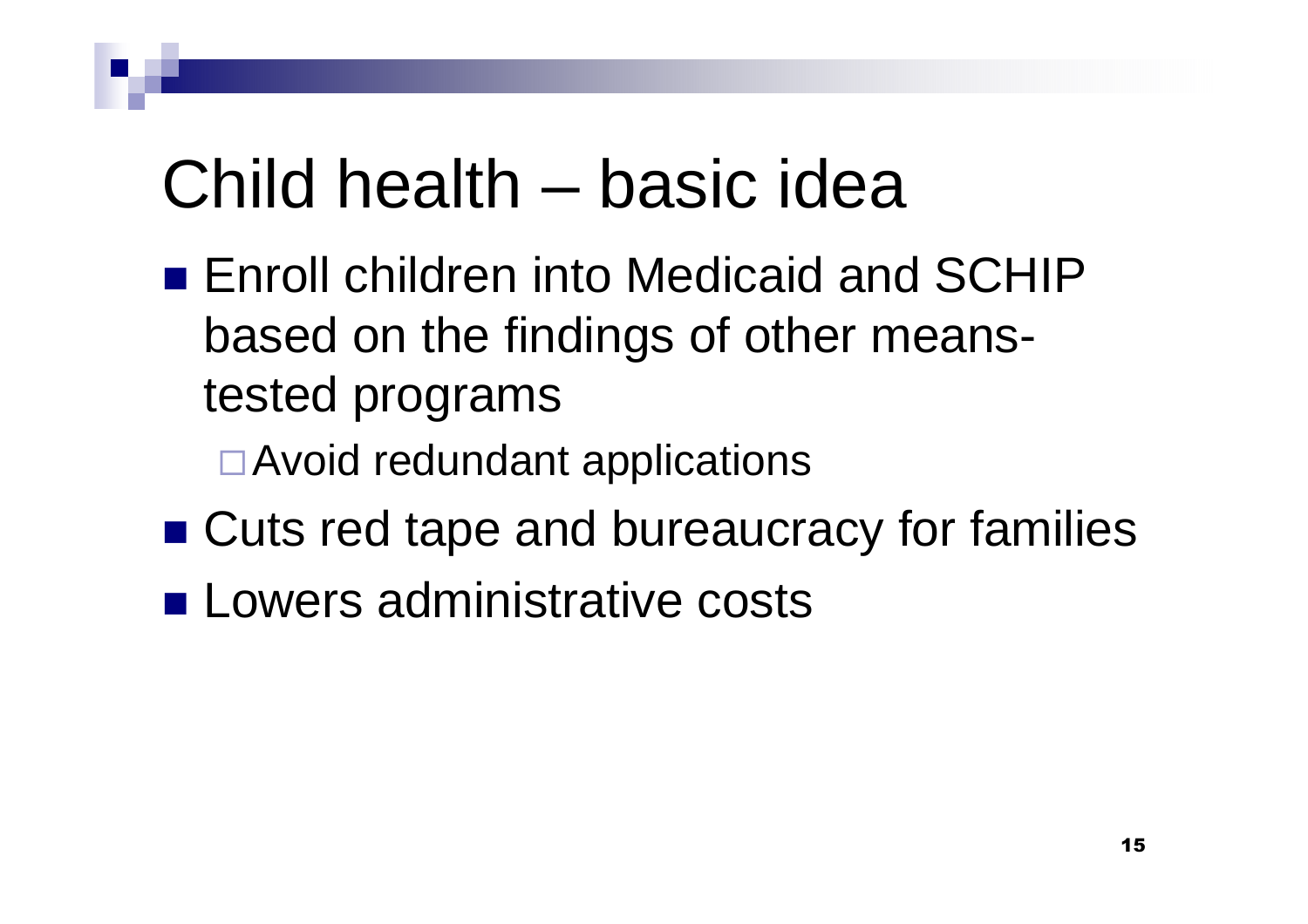#### Most eligible, uninsured children live in families that receive means-tested nutrition assistance

**Percentage of Low-Income, Uninsured Children Whose Families Participated in Means-Tested Nutrition Programs,**





Source: Urban Institute tabulation of 2002 NSAF. Notes: NSLP is the National School Lunch Program. WIC is the Special Supplemental Program for Women, Infants, and Children.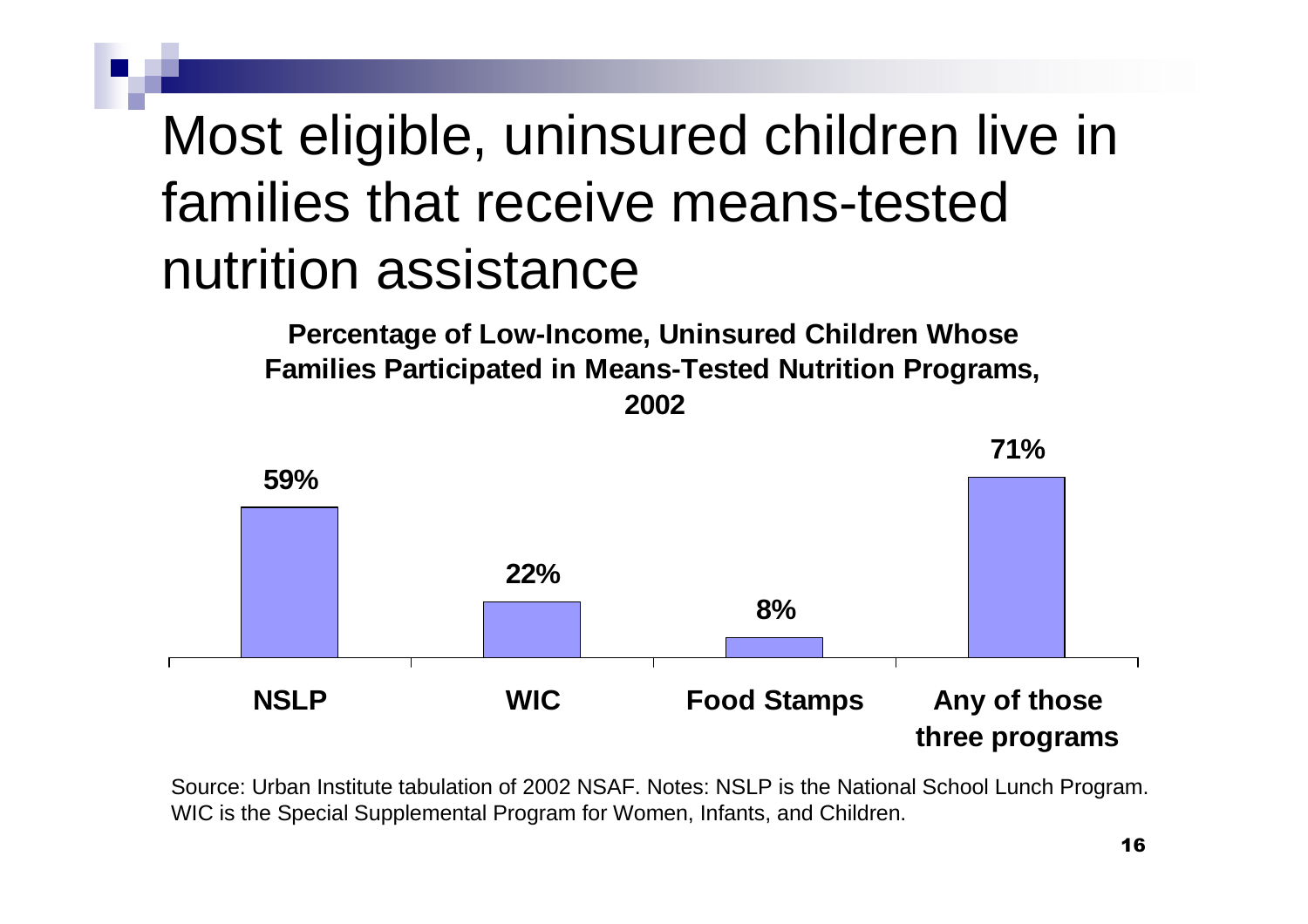#### Overlapping eligibility: Child health coverage and other means-tested programs

**Typical income eligibility levels**

**Eligibility level as percentage of FPL**



Notes: Income eligibility can vary by state and household type. EITC is the Earned Income Tax Credit. LIHEAP is low-income fuel assistance. Section 8 is a low-income housing program.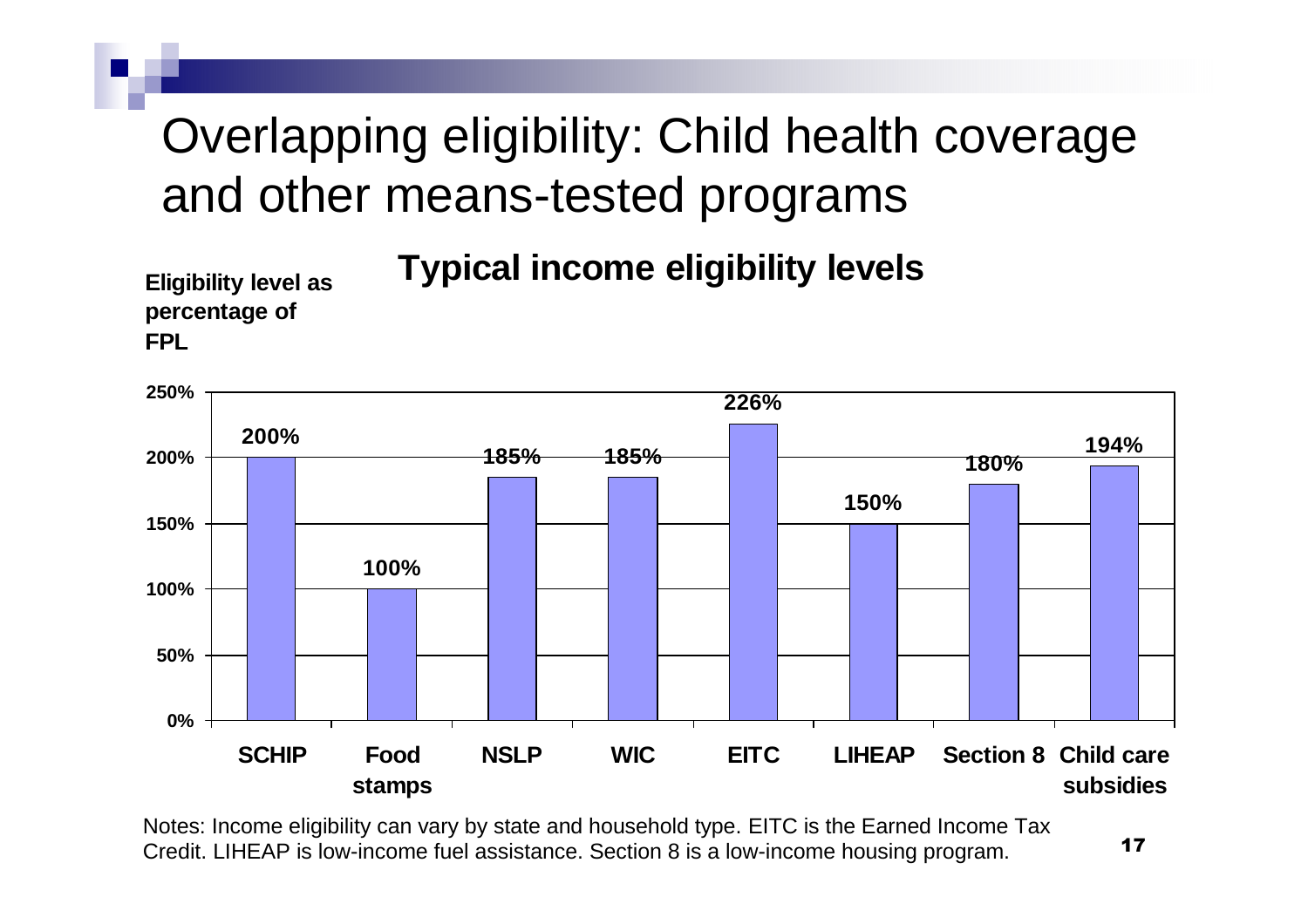# Part III: Federal policy issues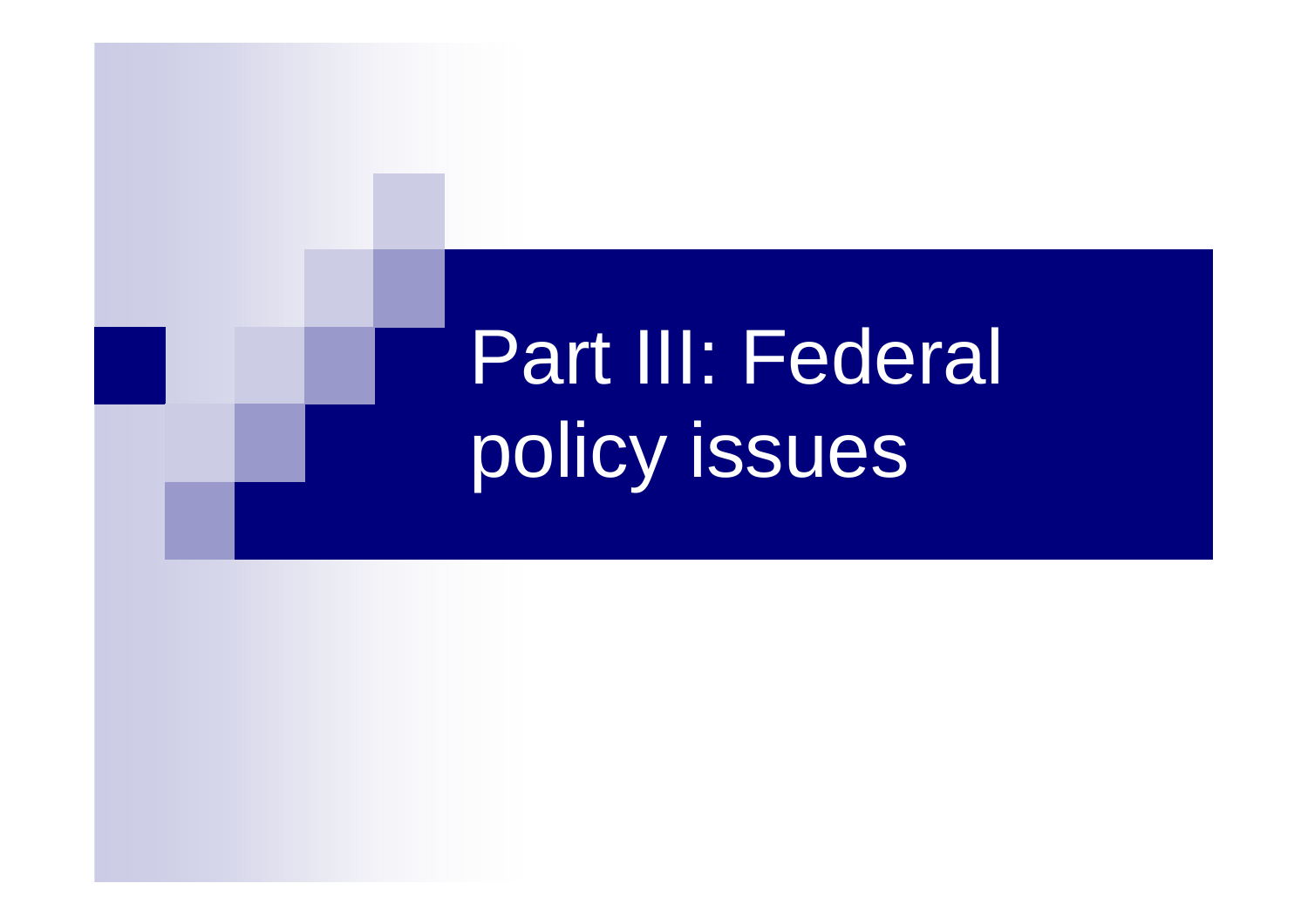### Main barriers to auto-enrollment into Medicaid and SCHIP



- Lack of IT resources
- Federal Medicaid eligibility rules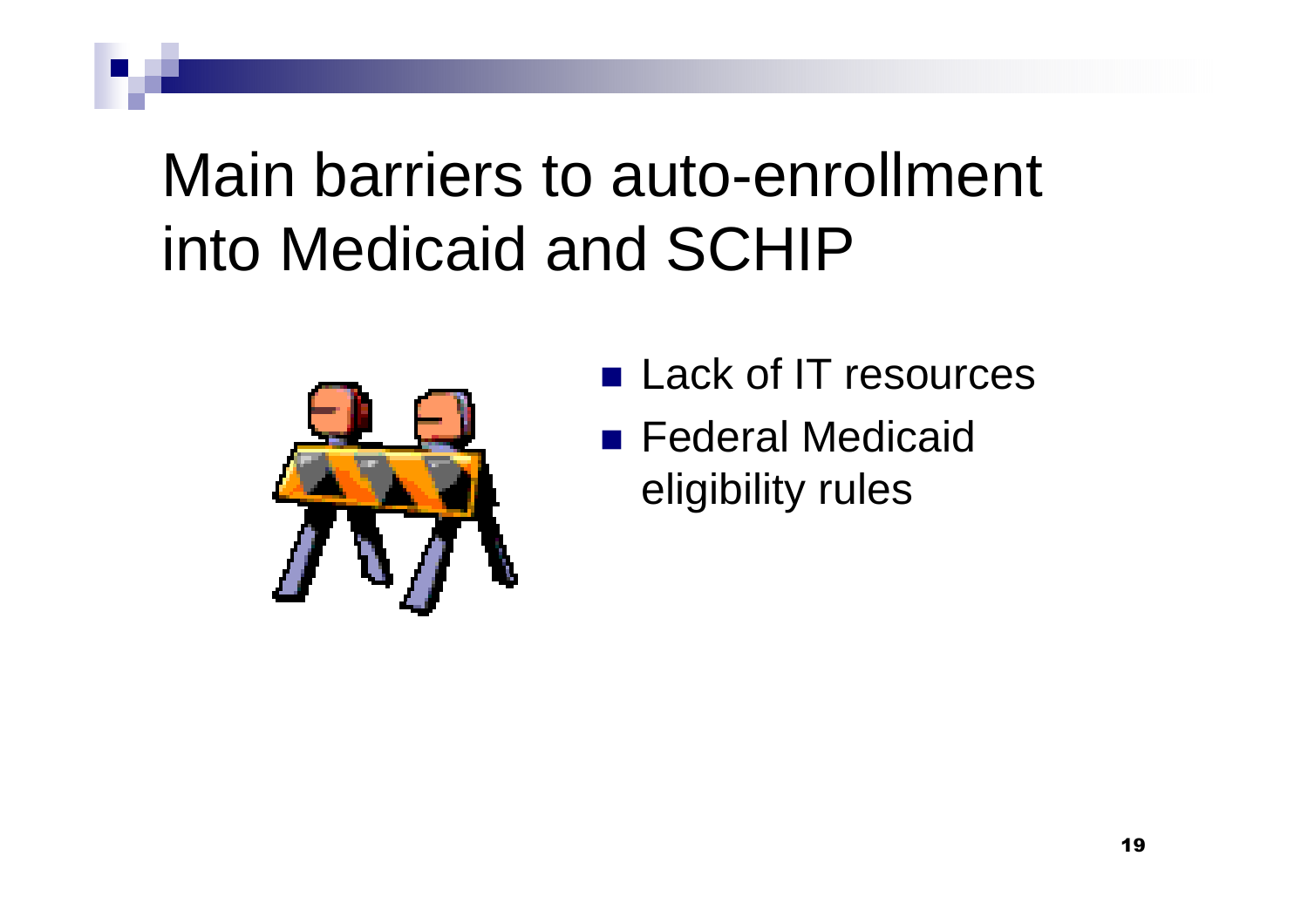## Why IT matters

- Different programs' eligibility computers often can't talk to each other
- As a result, information about particular children must frequently be gathered, evaluated, conveyed, or entered by hand





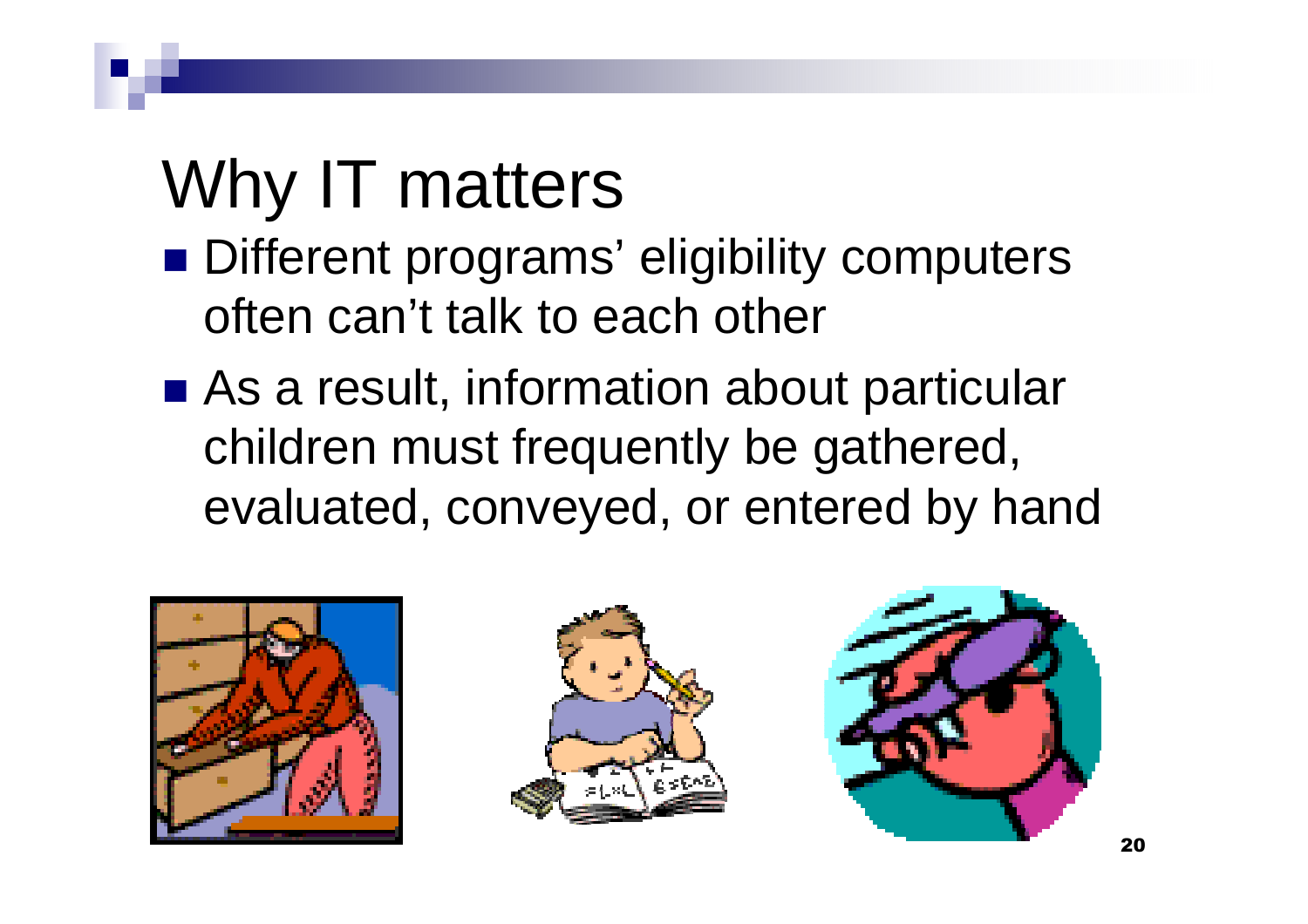## Need IT to identify children who already have coverage





Source: Urban Institute tabulation of 2002 NSAF.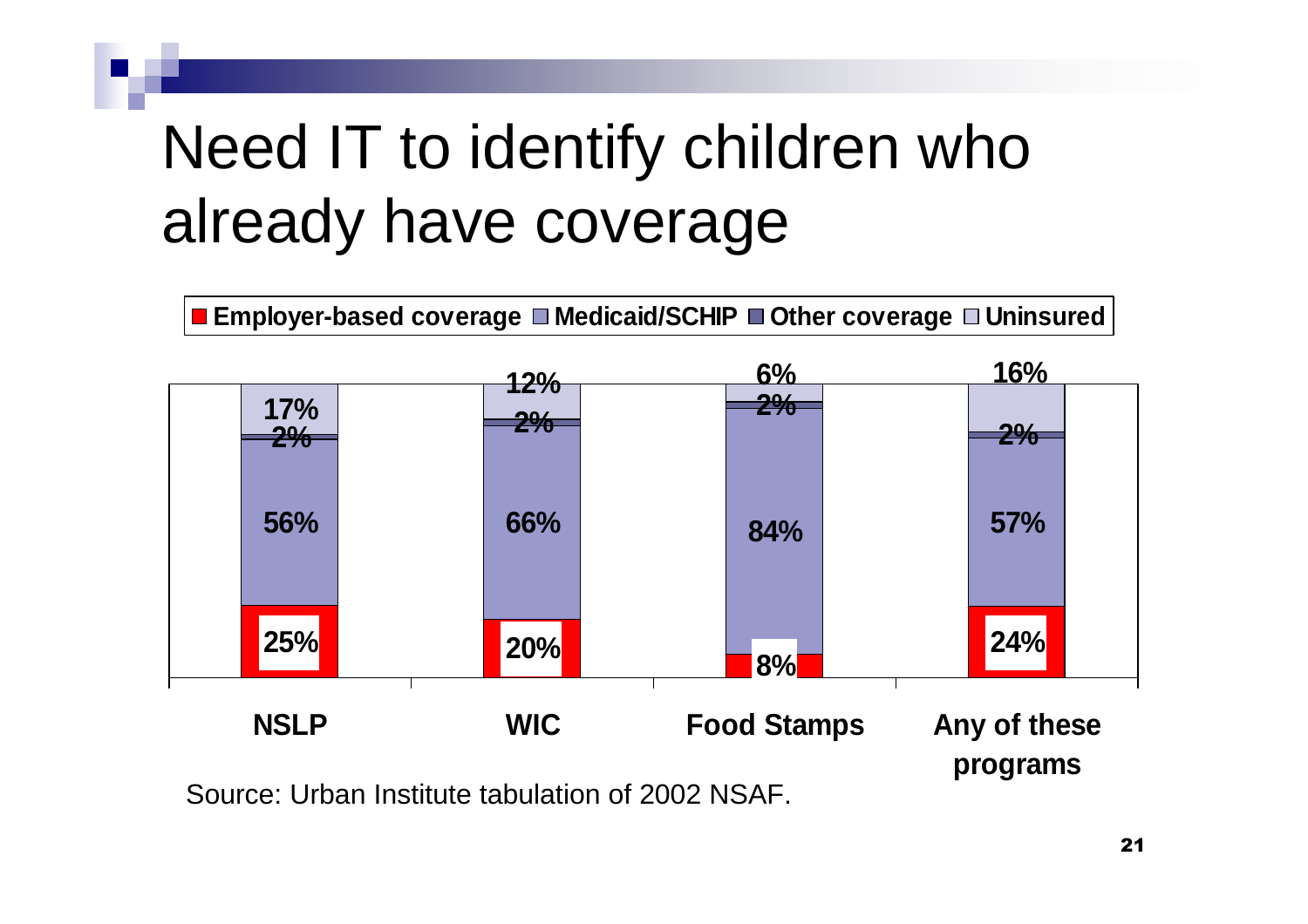#### Enhanced federal match for Medicaid Management Information Systems (MMIS)

#### ■ Matching rates

- □ 90% for infrastructure development
- □ 75% for operational costs
- Obstacle: regulation prohibits MMIS enhanced match for eligibility systems
	- □ Rationale: Medicaid should not finance IT that benefits multiple programs equally
	- □ Query: Does this rationale apply here? How important is it, compared to the gains from auto-enrollment?
- Alternative to enhanced match: federal grants for IT to facilitate auto-enrollment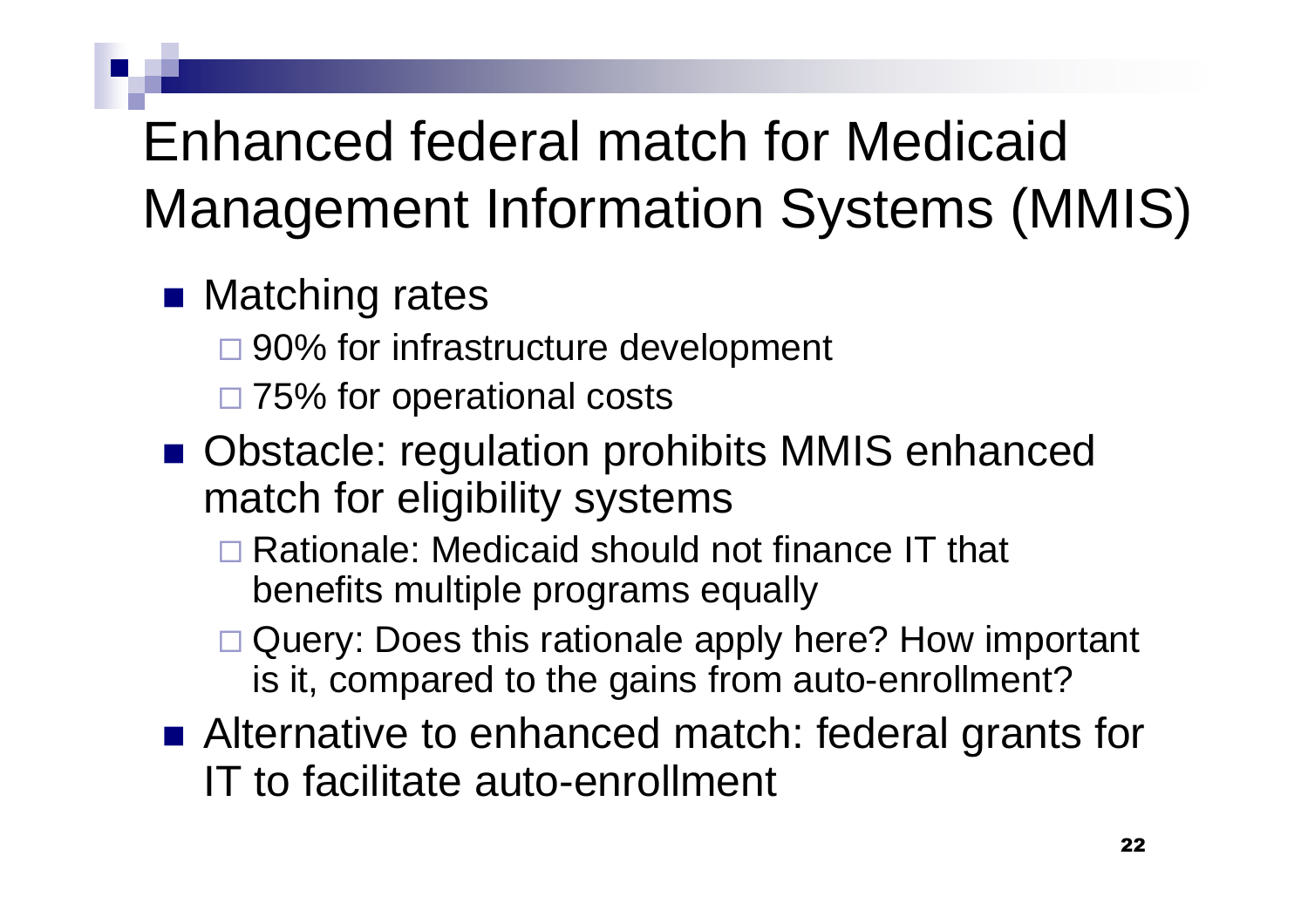## Federal Medicaid law – eligibility standards and methodologies

- Example of a standard: A child with net family income at or below the FPL qualifies for Medicaid and food stamps.
- Methodology: Medicaid and food stamps determine income somewhat differently

□ Definitions of "household"

□ What gets subtracted from "gross income" to determine "net income"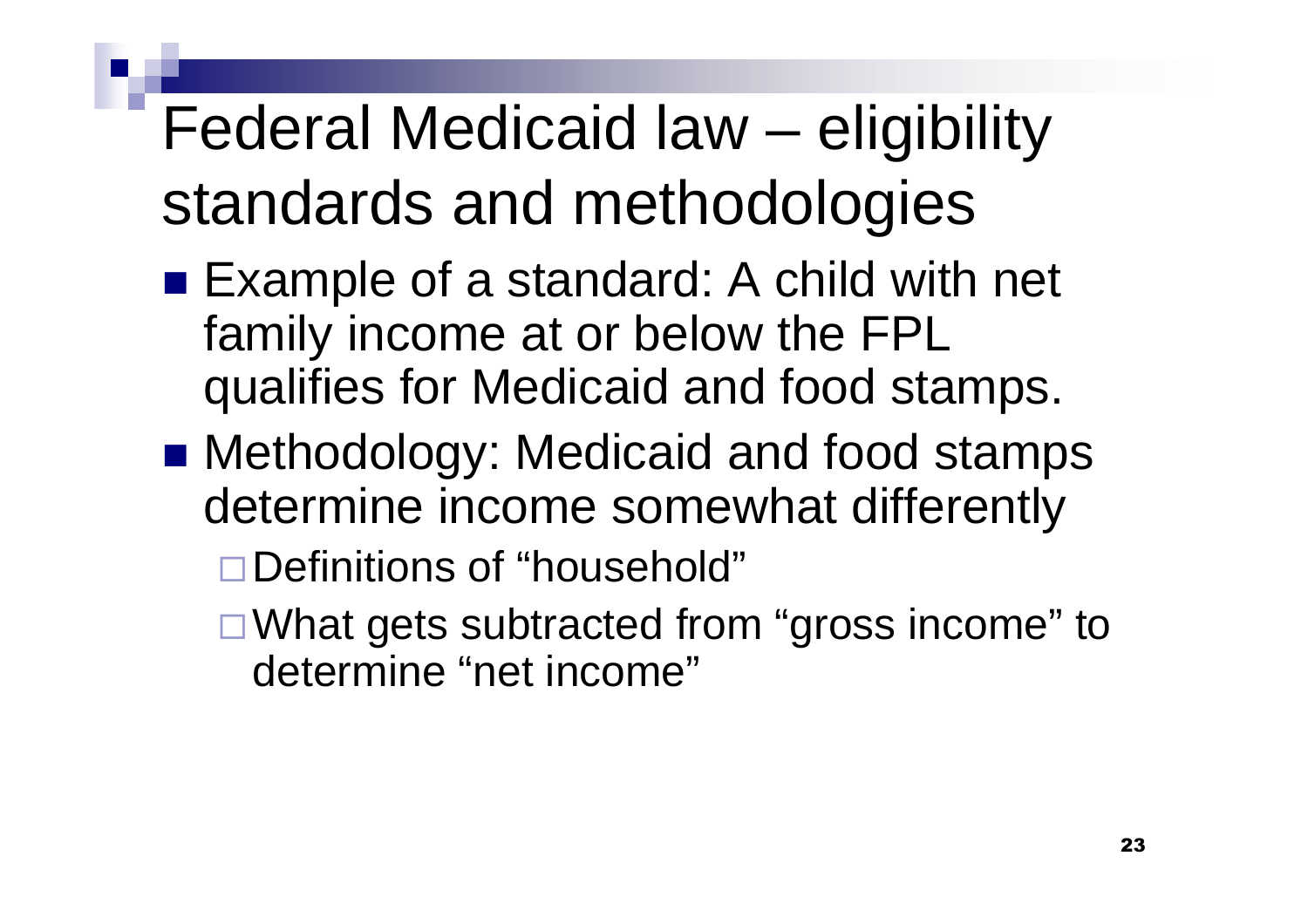## Federal Medicaid laws as obstacle to auto-enrollment

- **Federal law** 
	- $\Box$  Final determinations of non-health program may not be used to grant Medicaid if that program's methodology might cover otherwise ineligible children
	- $\Box$  Upshot largely redundant forms must be completed for children whom other programs have found to have low enough income to meet Medicaid standards
- When families fail to complete forms, children lose coverage

□ 69% of children lost coverage in CA and WA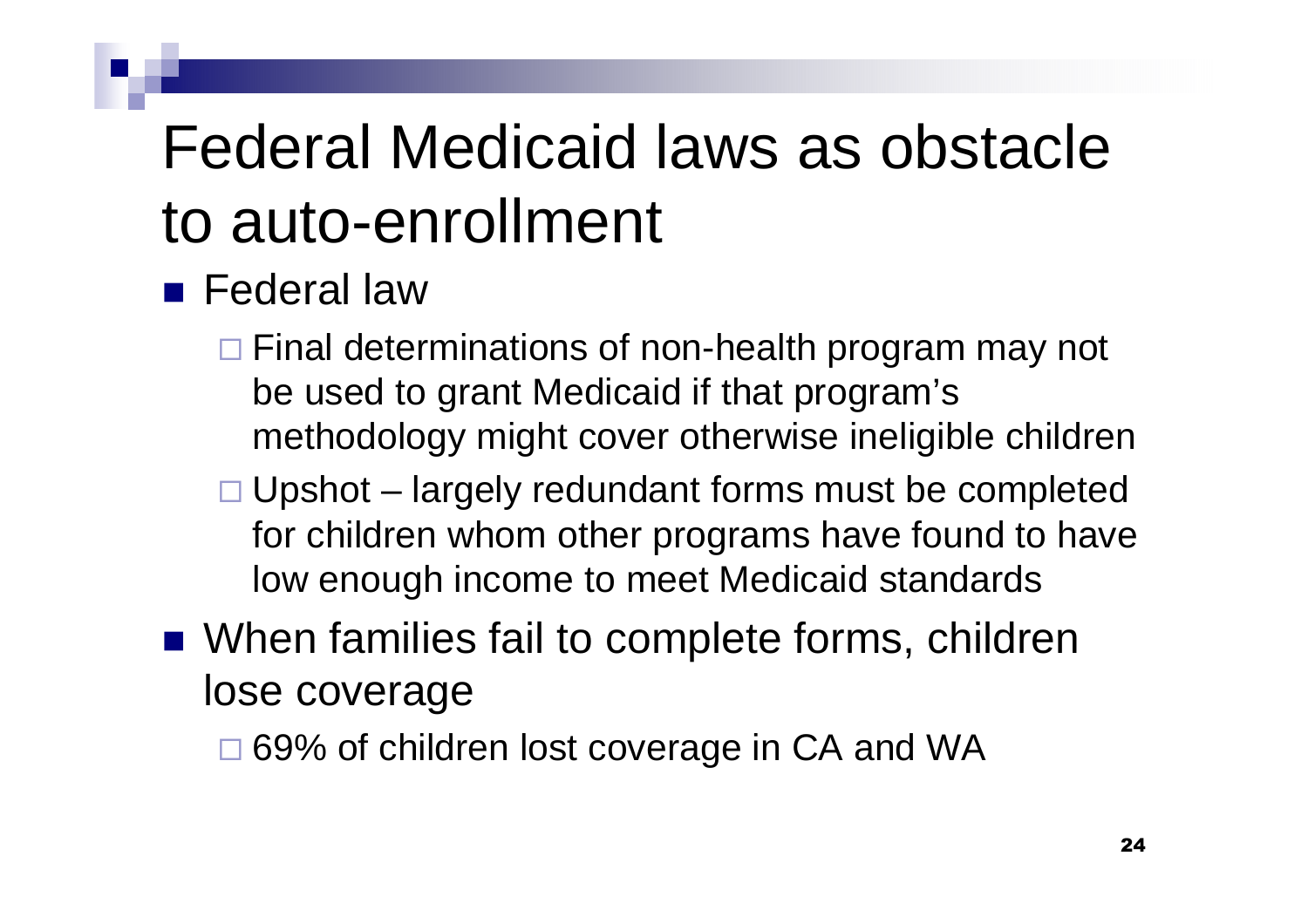## Possible federal policy change

- Give states the flexibility to provide health coverage when other programs find low enough income to meet child health standards □ Option to disregard methodological differences
- $\blacksquare$  Trade-off small number of otherwise ineligible children would qualify
- Harder case already accepted, MMA/MSP  $\Box$  MMA low-income subsidies (LIS) – asset test  $\Box$  LIS granted automatically to MSP participants
	- **Five states have no asset requirement for MSP**
	- Differences in eligibility *standards,* not just methodology
	- "Substantially the same" MMA statute